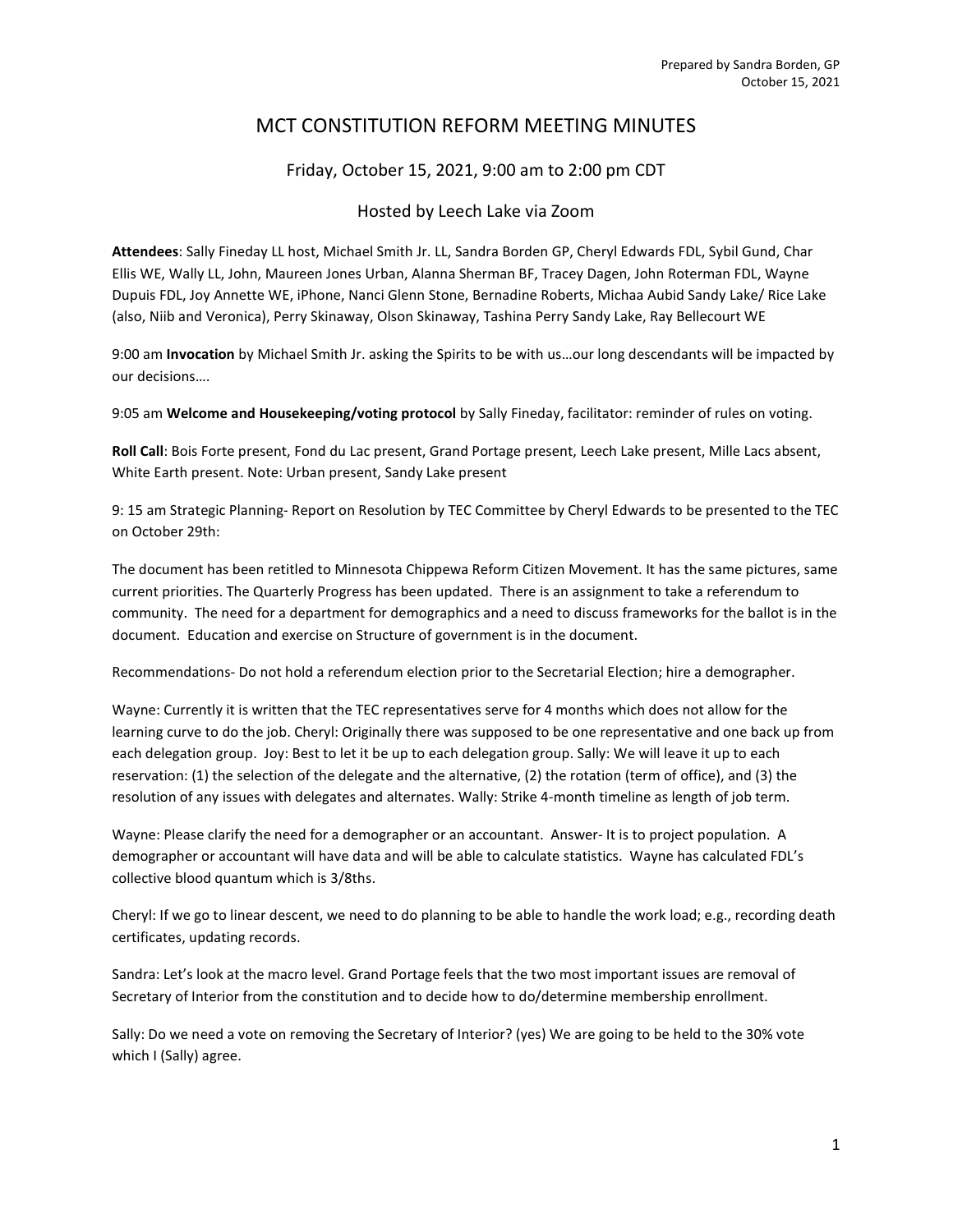Cheryl: Agrees that both Secretary of Department of Interior and membership needs to be voted on. And we need to discuss government structure.

John Roterman: We cannot remove the Secretary of Interior without having a replacement.

Wally: The issue is a need for checks and balance. The Secretary hasn't actually served that purpose.

John: The problem is Education. People do not know how to go to the Secretary of Interior. And we need to change the Constitution to reflect who we are.

Sally: Each band is working on its own Constitution.

Birdie: ML has looked at the legal aspects on Enrollment and will present at the TEC meeting. I agree that we need to look at the macro level.

Wally: I do not recall anyone going to the Secretary. Do we need to take the Secretary out? We need to take out the Secretary election out and perhaps leave the Secretary out in other areas,

Cheryl: It might work taking the Secretarial Election out.

Sally: I also agree.

Wayne: FDL has never gone over 20% in any election.

Wally: 1<sup>st</sup> amendment was in 1972 (vote only in your enrolled reservation).

Sally: Currently most citizens are not engaged; they want us to make the decisions. When we have a vote, we want only 30% of "registered" voters. We need to use the same standard as before.

Wayne: the TEC has interpreted the Constitution such that the TEC can interpret the Constitution.

Cheryl: Our recommendations to TEC are (1) hold Secretarial Election (no referendum and

(2) hire a demographer. Will add Sally's recommendation regarding 30%.

Wayne: add the removal of the Secretary of Interior (Secretarial Election).

Sally: We will have another meeting and will send out the Recommendations on a second page. We need an educational piece about the Constitution and Secretary of the Interior's role.

Break 10: 32

### 10:57am Education- Ray Bellecourt presented the White Earth Constitution Proposed Government Form with options

Power Point file name: White Earth Model

Purpose: Ensure inherent sovereign rights; work for common good; govern ourselves; preserve native language; history, culture and identity; protect homeland and resources; ensure treaty rights

Membership- all currently enrolled members plus options include: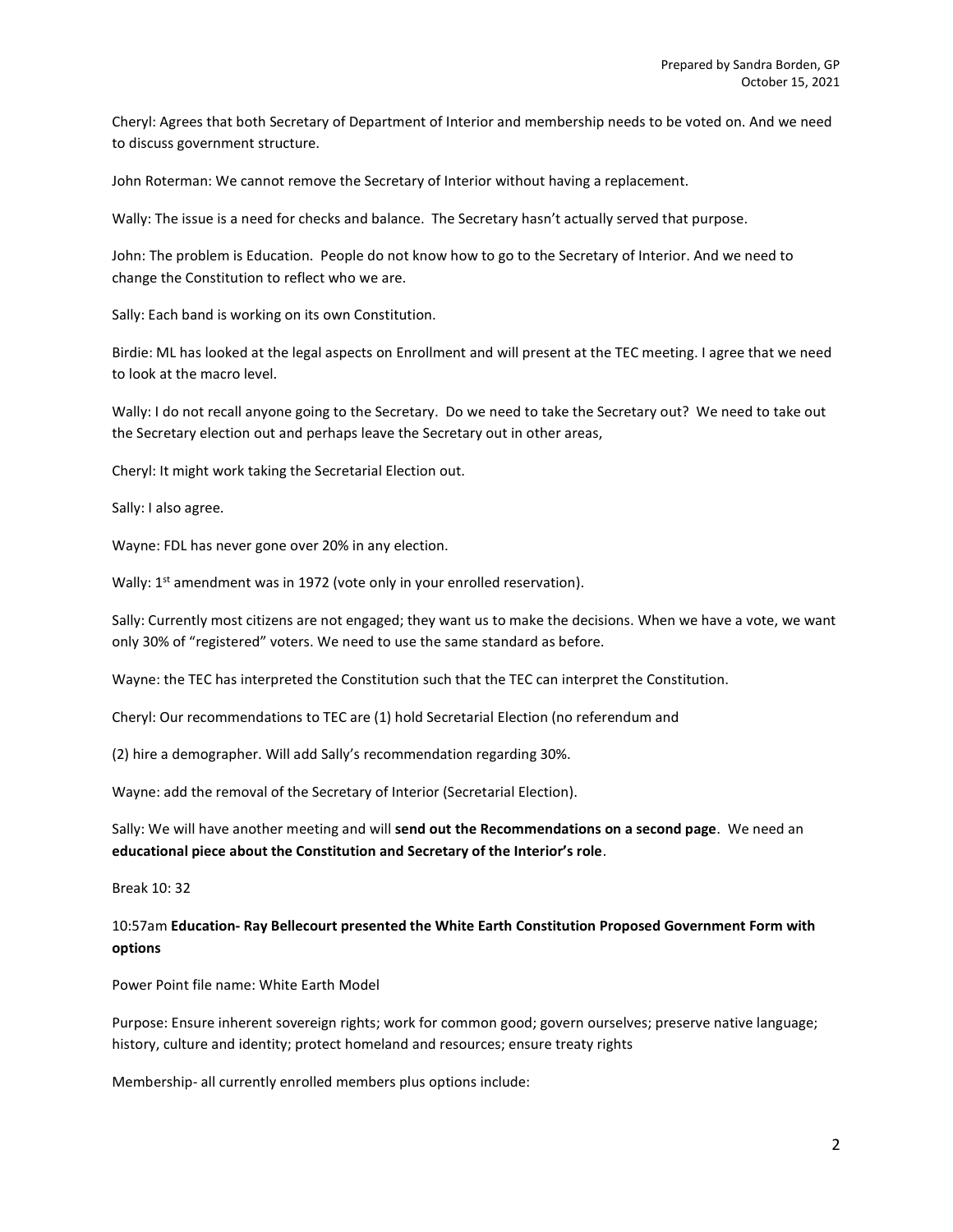- All WE lineal descendants
- WE lineal descendants ¼ Anishinaabe
- WE lineal descendants ¼ Anishinaabe with 1/8 WE blood
- Children of enrolled MCT member or are ¼ MCT blood

Grand Council- All member over 18 years of age; sessions (annually and Special meetings as needed; receives annual reports…)

Powers- regulate own meetings, approve annual budget, review annual audit, review decisions of Central Council, submit initiatives and referendums from District Councils, advisory recommendations to Central Council, remove President and VP, establish rules, procedures to issue tribal pardons, advise

Central Council- 21 members (16 on Reservation & 5 off reservation); quorum is 15.

District Councils/Community councils- Act on Petitions for removal of Central Council Members, submit proposed ordinances, manage local affairs within boundaries, advise Central council through Representative/Delegative

President/Chief Executive

Judiciary- Supreme Court, Tribal Court, Court of Tradition and Custom Dispute; 6-year terms

Election Board and Election- 8 members, two-year terms, elected at Grand Council

Joy- Wants to get away from a colonial approach/mindset but we still need a business entity/mechanism to deal with the Federal government.

#### Noon Lunch

Action item: send White Earth power point to everyone and the Drafting Committee. Request that the Drafting Committee to start on Section 2, Membership.

1:00 pm Wally started as Facilitator.

Wally: Comments on Ray's White Earth proposed Constitution- it is rather complicated to educate the people. In 2002, there was a constitution meeting at Mille Lacs. In 2003, I developed a constitution for the entire Anishinaabe Nation, based on the Cherokee Constitution. Each reservation would have their own constitution to manage local matters. The 6 reservations would be the founding groups for the Anishinaabe Nation and that other tribes may petition to become members.

#### Committee Reports

Education (John Roterman-) There was no meeting last month, but we will have a meeting soon.

Finance (Cheryl)- There was no meeting. Each committee please submit cost estimates for the grant application.

Survey (Wayne)- FDL has sent out their own survey. We have a draft survey. Need feedback.

Drafting- Michaa Aubid, and Wayne Dupuis are members. Jean Skinaway LL wants to be on the committee.

1:22 pm Structure of Government- review prior to the Convention - https://nativegov.org/rebuilders